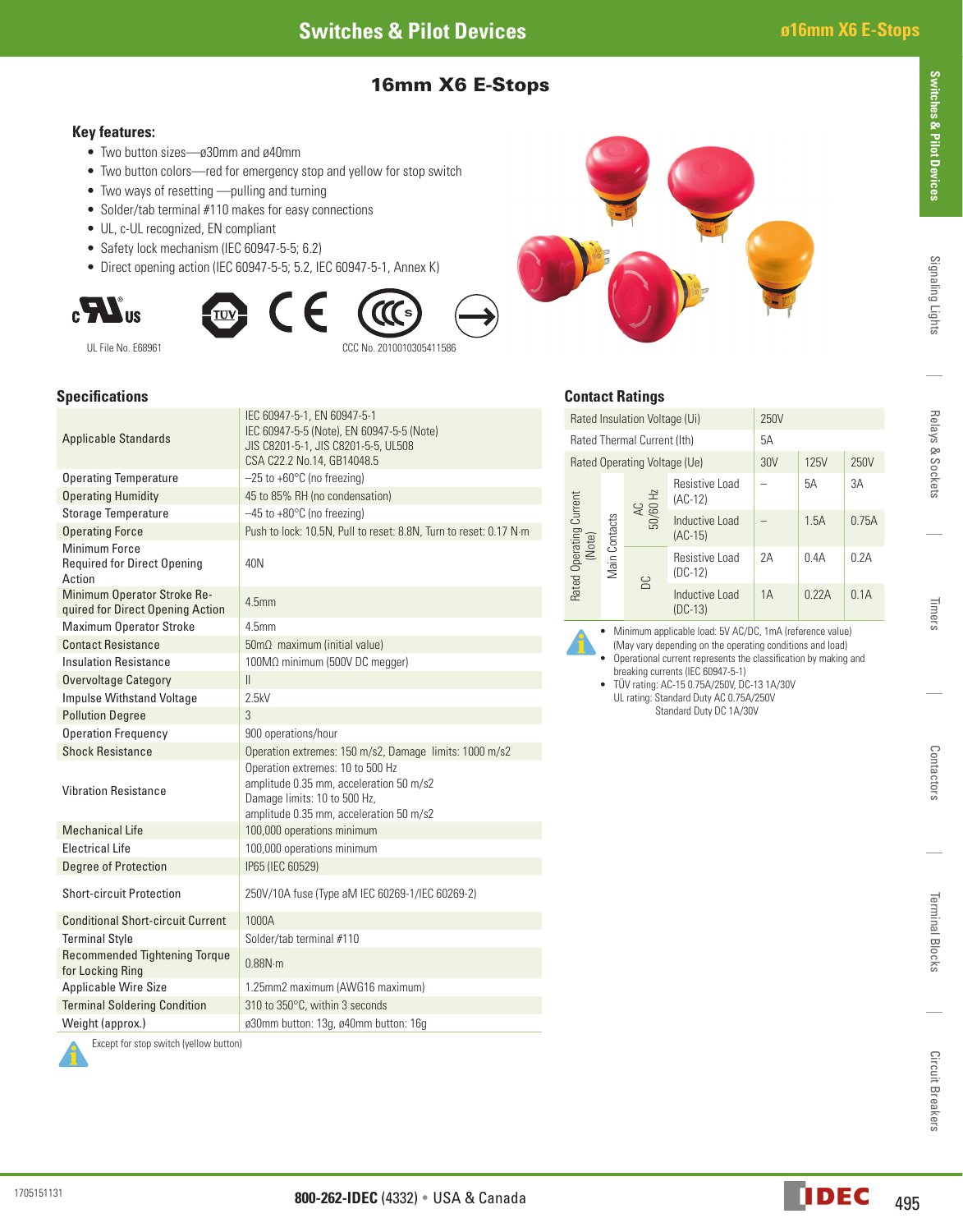# **Part Numbers**

**Accessories**

# **Pushlock Pull/Turn Reset Switch (Unmarked) Pushlock Pull/Turn Reset Switch (Marked with Arrow)** Shape Main Contact (NC) Part Number Solder/tab Terminal #110 ø30mm Mushroom 1NC AB6E-3BV01PTRH 2NC AB6E-3BV02PTRH 2NC AB6E-3BV02PTRM ø40mm Mushroom 1NC AB6E-4BV01PTRH 2NC AB6E-4BV02PTRH 2NC AB6E-4BV02PTRM

| <b>Shape</b>   | <b>Main Contact</b><br>(NC) |                                            |
|----------------|-----------------------------|--------------------------------------------|
| ø30mm Mushroom | 1 <sub>NC</sub>             | Solder/tab Terminal #110<br>AB6E-3BV01PTRM |
|                | 2NC                         | AB6E-3BV02PTRM                             |
| ø40mm Mushroom | 1 <sub>NC</sub>             | AB6E-4BV01PTRM                             |
|                | 2NC                         | AB6E-4BV02PTRM                             |

# **Yellow Button, Pushlock Pull/Turn Reset Switch (Unmarked)**

| Shape          | Operator        | Main Contact    | Part Number              |  |
|----------------|-----------------|-----------------|--------------------------|--|
|                |                 | (NC)            | Solder/tab Terminal #110 |  |
| ø30mm Mushroom | ø30mm<br>button | 1NC             | AB6E-3BV01PTY            |  |
|                |                 | 2NC             | AB6E-3BV02PTY            |  |
|                | ø40mm<br>button | 1NC             | AB6E-4BV01PTY            |  |
|                |                 | 2 <sub>NC</sub> | AB6E-4BV02PTY            |  |

1. Pushlock pull/turn reset switches are locked when pressed, and reset when pulled or

| Shape                             | <b>Material</b>                       | <b>Part Number</b> | <b>Remarks</b>                                                                                                                           |
|-----------------------------------|---------------------------------------|--------------------|------------------------------------------------------------------------------------------------------------------------------------------|
| Locking Ring Wrench               | Metal<br>(nickel-<br>plated<br>brass) | MT-001             | Used to tighten the locking<br>ring when installing the X6<br>switch onto a panel.<br>Recommended tightening<br>torque: 0.88 N·m maximum |
| Locking Ring                      | Plastic                               | XA9Z-LNPN10        | Black                                                                                                                                    |
| SEMI S2 Compliant<br>Switch Guard | Polyamide<br>(PAB)                    | XA97-KG1           | IP65 degree of protection<br>Color: yellow (Munsell<br>2.5Y8/10 or equivalent)<br>Cannot be used with<br>nameplate.                      |

**Part Number Key**

turned clockwise.

# **AB6E - 3 BV 01 PT RH**

2. Do not use the stop switch as an emergency stop switch.

Contactors Contactors

### Contact Configuration Color/Marking 01: 1NC 02: 2NC

RH: Red (unmarked) RM: Red (marked with arrow) Y: Yellow (unmarked)

**Nameplates**

|  | Use With    | <b>Description</b>         | Legend                | <b>Part Number</b> | <b>Material</b> | <b>Background Color</b> | <b>Legend Color</b> |
|--|-------------|----------------------------|-----------------------|--------------------|-----------------|-------------------------|---------------------|
|  | E-Stops     | For ø30mm<br><b>Button</b> | <b>Blank</b>          | HAAV-0             | Polyamide       | Yellow                  | <b>Black</b>        |
|  |             |                            | <b>EMERGENCY STOP</b> | HAAV-27            |                 |                         |                     |
|  |             | For ø40mm<br><b>Button</b> | <b>Blank</b>          | HAAV4-0            |                 |                         |                     |
|  |             |                            | <b>EMERGENCY STOP</b> | <b>HAAV4-27</b>    |                 |                         |                     |
|  | Stop Switch | For ø30mm<br>Button        | <b>Blank</b>          | HAAV-0-W           |                 | White (Munsell N9.5)    |                     |
|  |             | For ø40mm<br>Button        |                       | HAAV4-0-W          |                 |                         |                     |

Cannot be used with switch guard.

Relays & Sockets

Relays & Sockets

Timers

Terminal Blocks

Terminal Blocks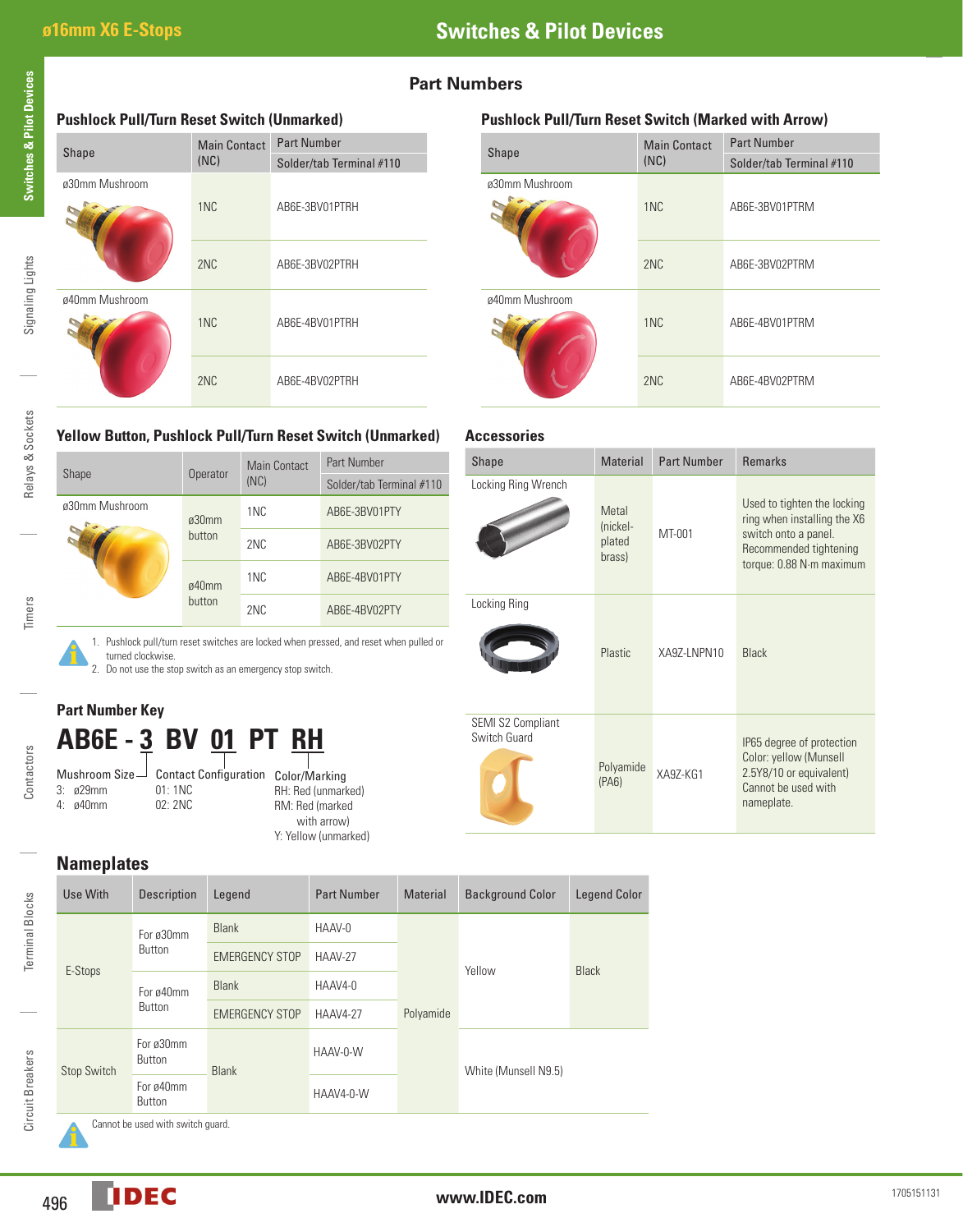# **Switches & Pilot Devices ø16mm X6 E-Stops**

**Switches & Pilot Devices**



Contactors

Terminal Blocks

ø40 mm Button 50 mm min. 50mm min.